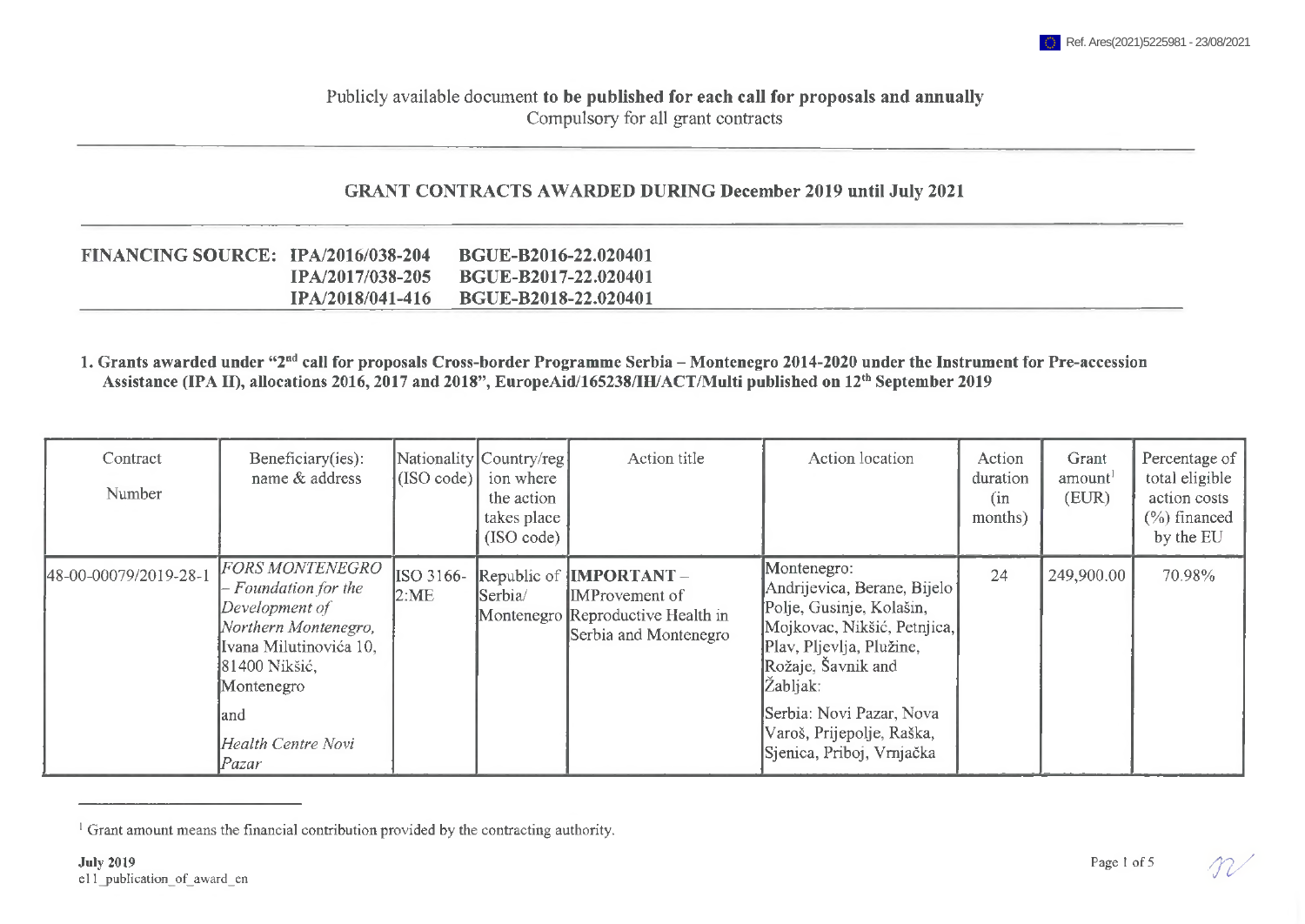|                       | Generala Živkovića 1,<br>36300 Novi Pazar<br>Republic of Serbia                                                                                                                                                                |                   |                                      |                                                                                                          | Banja and Tutin                                                                                                                                                                                                                        |    |            |        |
|-----------------------|--------------------------------------------------------------------------------------------------------------------------------------------------------------------------------------------------------------------------------|-------------------|--------------------------------------|----------------------------------------------------------------------------------------------------------|----------------------------------------------------------------------------------------------------------------------------------------------------------------------------------------------------------------------------------------|----|------------|--------|
| 48-00-00079/2019-28-2 | Centre for Youth Work,<br>Narodnog fronta 35/28,<br>21000 Novi Sad,<br>Republic of Serbia<br>land<br>Forum mladi i<br>neformalna edukacija,<br>Bratstva i jedinstva 4,<br>Podgorica, Montenegro                                | ISO 3166-<br>2:RS | Republic of<br>Serbia/<br>Montenegro | One-stop-shop service for Sandzak cross-border<br>social inclusion and youth region<br>employability     | Serbia: Novi Pazar,<br>Sjenica, Tutin<br>Montenegro: Rozaje,<br>Berane, Bijelo Polje                                                                                                                                                   | 20 | 197,147.02 | 85%    |
|                       | and<br>Youth Office Novi<br>Pazar,<br>Mitorvacka bb. 36300<br>Novi Pazar, Republic of<br>Serbia<br>and                                                                                                                         |                   |                                      |                                                                                                          |                                                                                                                                                                                                                                        |    |            |        |
|                       | Citizen Initiative for<br>Youth Rozaje,<br>13. jul bb, 84 310<br>Rozaje, Montenegro                                                                                                                                            |                   |                                      |                                                                                                          |                                                                                                                                                                                                                                        |    |            |        |
| 48-00-00079/2019-28-3 | Regional Agency for<br>Spatial and Economic<br>Development of Raški<br>and Moravički Districts,<br>Cara Dušana str, no. 49,<br>36000 Kraljevo,<br>Republic of Serbia<br>land<br>Center for Sustainable<br>Tourism Initiatives, | ISO 3166-<br>2:RS | Republic of<br>Serbia/<br>Montenegro | Thematic journey through<br>Heritage Corridor from<br>Serbia to Montenegro -<br><b>CREATIVE TWINNING</b> | Serbia: Raški and<br>Moravički Districts:<br>Municipalities of Ivanjica,<br>Raska and Kraljevo,<br>Montenegro:<br>Municipalities in the<br>National Parks of<br>Durmitor, Biogradska Gora<br>and Prokletije;<br>Municipality of Rozaje | 24 | 298,409.99 | 84,95% |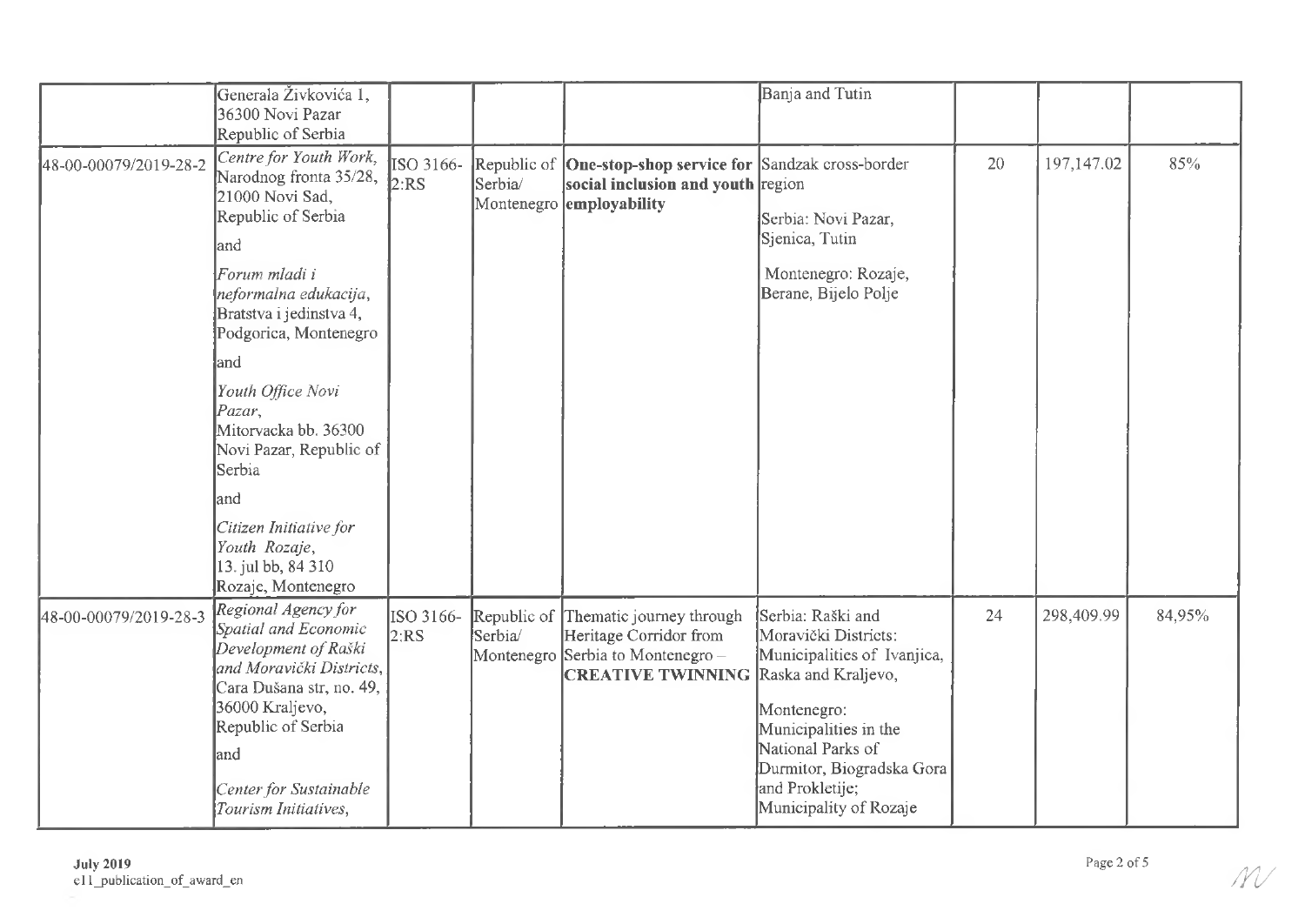|                       | Piperska bb (Televex<br>3/1), 81000 Podgorica,<br>Montenegro                                                                                                                                                                                                                          |                   |                                     |                                                                                             |                                                                                                                                   |    |            |        |
|-----------------------|---------------------------------------------------------------------------------------------------------------------------------------------------------------------------------------------------------------------------------------------------------------------------------------|-------------------|-------------------------------------|---------------------------------------------------------------------------------------------|-----------------------------------------------------------------------------------------------------------------------------------|----|------------|--------|
| 48-00-00079/2019-28-4 | PI Center for Children<br>and Youth with<br>Disabilities "Tisa",<br>Medanovići n. 1, 84000<br>Bijelo Polje,<br>Montenegro<br>and                                                                                                                                                      | ISO 3166-<br>2:ME | Republic of<br>Serbia<br>Montenegro | Common Actions for<br><b>Better Care</b>                                                    | Montenegro: Municipality<br>of Bijelo Polje<br>Serbia: Raski County, City<br>of Novi Pazar                                        | 24 | 230,957.89 | 84,93% |
|                       | <b>Assistance Association</b><br>for People with<br>Developmental<br>Dissabilities Tahir Tasa<br>Delić,<br>Dositejeva bb, 36300<br>Novi Pazar, Republic of<br>Serbia                                                                                                                  |                   |                                     |                                                                                             |                                                                                                                                   |    |            |        |
| 48-00-00079/2019-28-5 | Center for Protection<br>and Research of Birds,<br>Velje brdo bb, 81000<br>Podgorica, Montenegro<br>land<br>NGO North Land,<br>Polimska 42,<br>84300Berane,<br>Montenegro<br>land<br>Regional Tourist<br>Organisation of<br>Sandžak,<br>Stevana Nemanje 2,<br>Novi Pazar, Republic of | ISO 3166-<br>2:ME | Serbia/<br>Montenegro               | Republic of The Hoo Project:<br>Creation of Owl and<br>Other Wildlife<br><b>Experiences</b> | Serbia: Prijepolje, Sjenica<br>and Tutin Municipalities;<br>Montenegro: Pljevlja,<br>Bijelo Polje, Berane,<br>Petnica and Rožaje. | 24 | 222,724.64 | 85%    |

 $\gamma$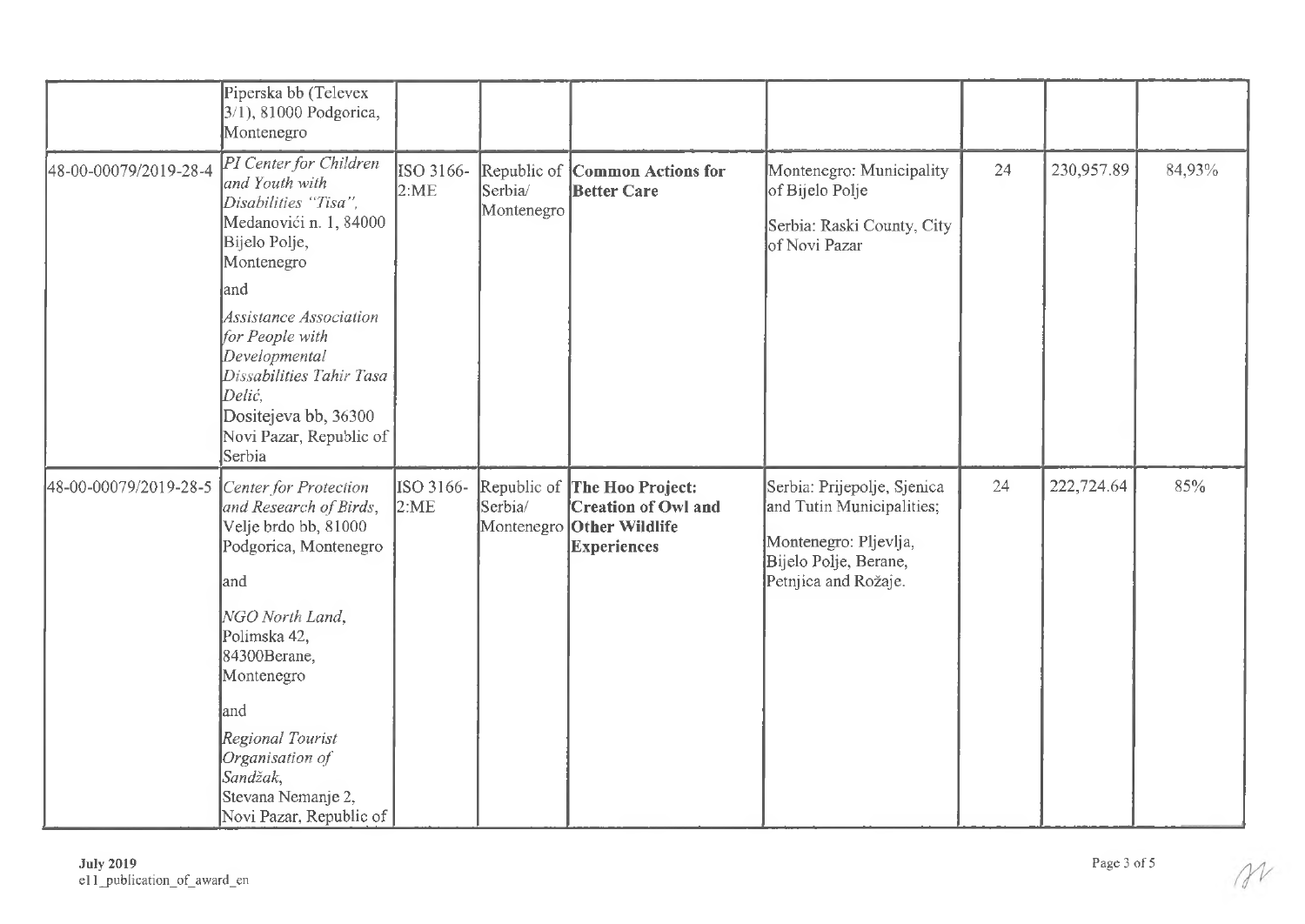|                       | Serbia                                                                                                                                     |                   |                       |                                                                                                                                           |                                                                                                          |    |            |     |
|-----------------------|--------------------------------------------------------------------------------------------------------------------------------------------|-------------------|-----------------------|-------------------------------------------------------------------------------------------------------------------------------------------|----------------------------------------------------------------------------------------------------------|----|------------|-----|
|                       | land                                                                                                                                       |                   |                       |                                                                                                                                           |                                                                                                          |    |            |     |
|                       | <b>Association of Citizens</b><br>$of$ Jadovnik - An Oasis<br>of Untouched Nature,<br>Mose Pijade 28,<br>Prijepolje, Republic of<br>Serbia |                   |                       |                                                                                                                                           |                                                                                                          |    |            |     |
| 48-00-00079/2019-28-6 | Tourist Organisation of<br>Priboj,<br>108, 12 <sup>th</sup> January, 31330<br>Priboj Republic of<br>Serbia                                 | ISO 3166-<br>2:RS | Serbia/<br>Montenegro | Republic of Mysterious Ways of Faith Montenegro: Nikšić<br><b>From Lim to Zeta</b>                                                        | Municipality<br>Serbia: Priboj Municipality                                                              | 24 | 336,552.91 | 82% |
|                       | land                                                                                                                                       |                   |                       |                                                                                                                                           |                                                                                                          |    |            |     |
|                       | Diocese of Budimlje and<br>Nišić,<br>Monastery Đurđevi<br>Stupovi bb, 84300<br>Berane, Montenegro                                          |                   |                       |                                                                                                                                           |                                                                                                          |    |            |     |
| 48-00-00079/2019-28-7 | Dom starih Bijelo Polje,<br>Medanovići bb,<br>84000 Bijelo Polje,<br>Montenegro<br>land                                                    | ISO 3166-<br>2:ME | Serbia/<br>Montenegro | Republic of  1 <sup>st</sup> Telecare Social<br><b>Protection Service for</b><br><b>Elderly People in</b><br><b>Montenegro and Serbia</b> | Montenegro: Municipality<br>of Bijelo Polje<br>Republic of Serbia: Raska<br>District, City of Novi Pazar | 15 | 181,353.66 | 85% |
|                       | Centar za socijalni rad<br>Novi Pazar,<br>Stefana Nemanje 198,<br>36300 Novi Pazar,<br>Republic of Serbia                                  |                   |                       |                                                                                                                                           |                                                                                                          |    |            |     |
|                       | land                                                                                                                                       |                   |                       |                                                                                                                                           |                                                                                                          |    |            |     |
|                       | Municipality of Bijelo<br>$Polie$ ,<br>Street Slobode 5,<br>84000 Bijelo Polje,                                                            |                   |                       |                                                                                                                                           |                                                                                                          |    |            |     |